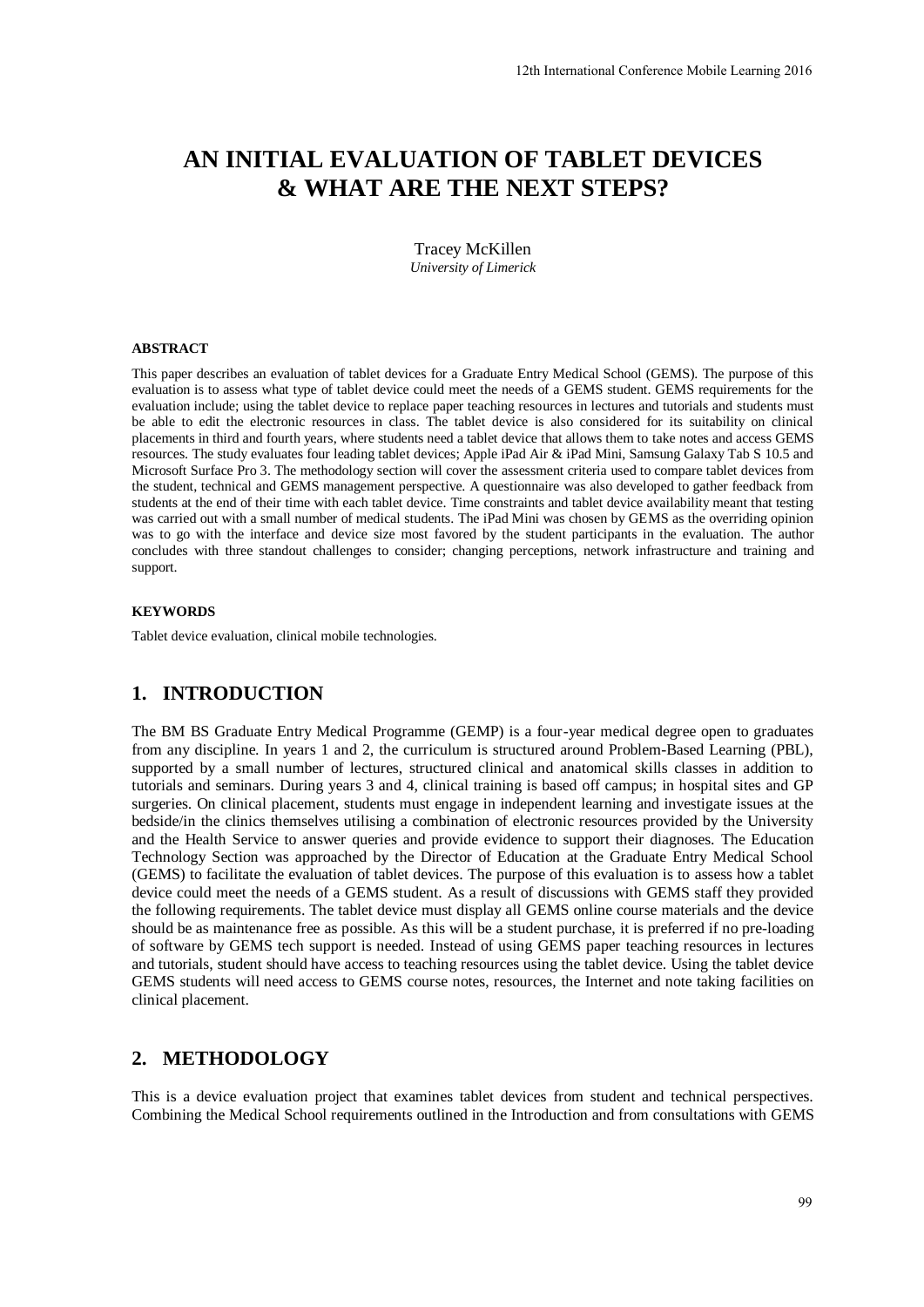staff, two student usage scenarios for tablet devices became apparent; on-campus use in lectures and tutorials and off-campus use on clinical placement. The author created two tablet device assessment lists and a student questionnaire. The project looked at four leading tablet devices, covering three different operating systems and user interfaces; Apple iPad Air & iPad Mini, Samsung Galaxy Tab S 10.5 and Microsoft Surface Pro 3.

## **2.1 Tablet Assessment Lists and Student Questionnaire**

The following tablet assessment lists were developed to guide the Educational Technology Section and GEMS staff when comparing all four tablet devices. Table 1 lists criteria from the student perspective. Table 2 lists criteria for the purchase process and device rollout from the GEMS staff perspective, which will be of use once a decision is made on the device and reseller.

| Tablet Assessment Criteria                                   |
|--------------------------------------------------------------|
| Cost to student - device, protective cover, insurance        |
| Portability – weight and overall size                        |
| Screen – quality and size                                    |
| <b>Battery Life</b>                                          |
| Protective case – options and keyboard functionality         |
| Touch pen                                                    |
| Device memory                                                |
| Cloud based services – storage, sharing and saving work      |
| Access to GEMS course content and teaching resources         |
| Content creation apps                                        |
| Technical support for students                               |
| Screen damage – warranty or accidental damage cover          |
| Connectivity to hardware in GEMS lecture/study/meeting rooms |
| Device updates                                               |
|                                                              |

Table 1. Student Considerations for GEMS Tablet Selection

Table 2. Staff Considerations for GEMS Tablet Selection

Tablet Assessment Criteria Purchase process via reseller Device delivery and rollout Maintenance and servicing Device insurance – what is covered Test accessing of GEMS content and systems Potential management of devices Life expectancy of tablet device versus course duration Lecturing staff may look for the same device Use device in lecture theatres – projector connectors Apps development for GEMS content – one location for content links

The tablet device evaluation project approached educational resellers about this study and procured on loan for one month three Apple iPad Airs, three iPad Minis, one Samsung Galaxy Tab S 10.5 and three Microsoft Surface Pro 3s. The GEMS Senior Technician recruited the student class representative from each year of the medical degree to take part in user testing over the course of the month. This selection covered students on campus in lectures/tutorials and students off campus on clinical placement in general practice or hospitals. The GEMS Senior Technician briefed the students before they used each tablet device. Each of the students tested all four tablet devices, spending one full day with each. Instead of using GEMS paper resources in the various teaching sessions, when testing a tablet device on campus, the students were asked to access GEMS electronic resources using the tablet device. When testing a tablet device off campus, the students were asked to use the tablet device to access electronic resources, the Internet and note taking in the GP office or hospital ward. When the students handed back a tablet device, the GEMS Senior Technician asked them to fill out a questionnaire. The questionnaire looked to establish what experience the student has currently with mobile devices. The questionnaire listed the GEMS electronic resources and asked students to comment on any difficulties they may have experienced while accessing the resources. The students were asked about the interface look and feel, mobility of the device in different locations and what apps, if any did they use.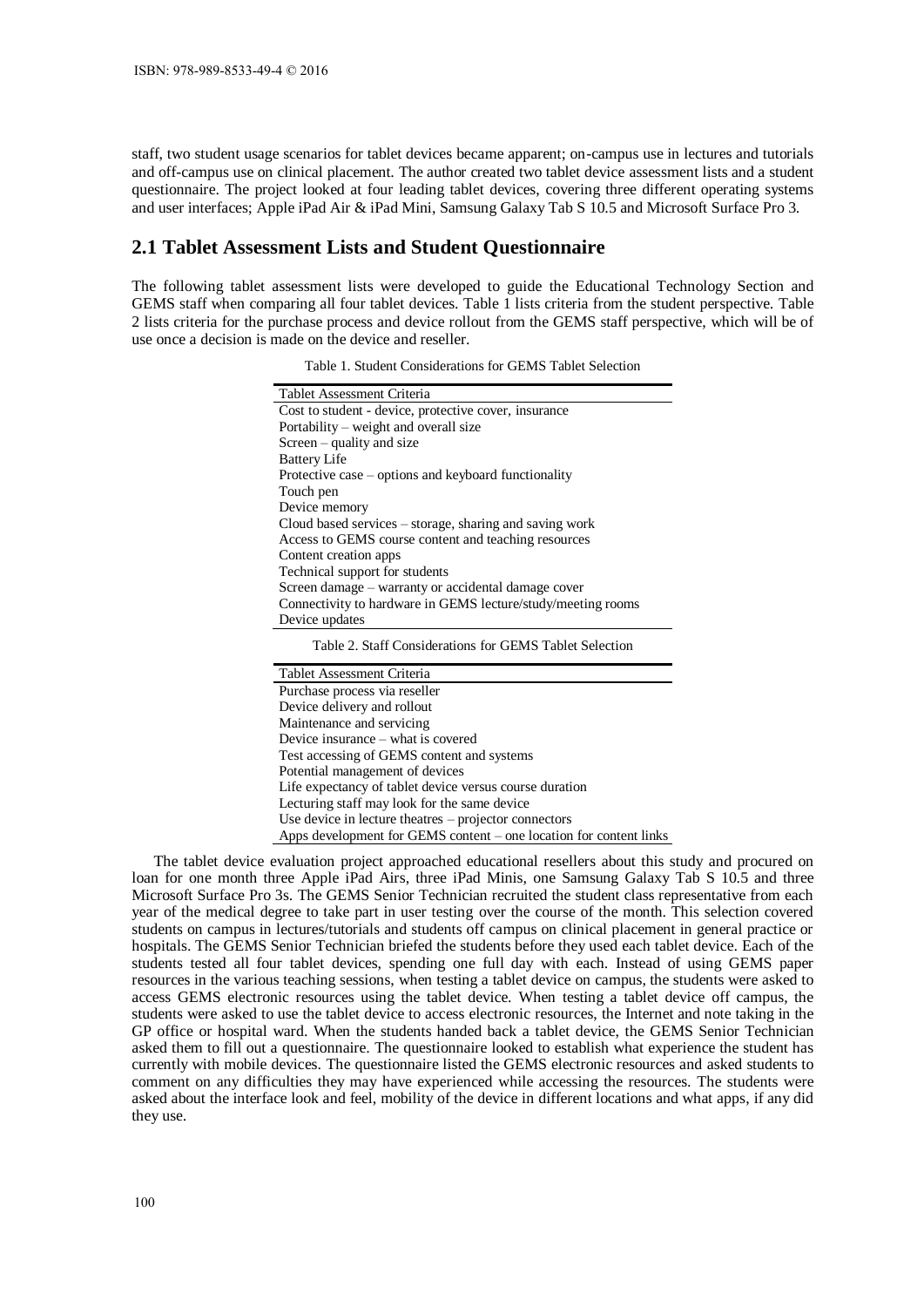# **3. RESULTS**

Taking into account the requirements discussed in the introduction, the student usage scenarios (on and off campus), compiling questionnaire responses and assessment criteria results, two devices stood out for consideration; the iPad Mini and the Microsoft Surface Pro 3. It became clear from the questionnaire responses that students were very familiar with the Apple interface and as a result were very comfortable using the iPad Mini. Students found the interface intuitive and the iPad Mini size is very compatible with carrying and using apps on clinical placement. Students specifically commented on how easy it was to carry around during testing. Not all of the GEMS teaching resources were accessible to students on the iPad Mini. Students would need to download an extra App to view Flash content and there is no guarantee this will work with all Flash based files. Students found the iPad Mini slow and difficult to use when adding notes to GEMS teaching notes in class. With the iPad Mini it is estimated there is a device refresh rate of two years. It was recommended that this may be a purchase to consider for students just before clinical placement in year 3 instead of a year 1 purchase. The Microsoft Surface Pro 3 received positive feedback from testing as students were comfortable with the Microsoft interface and applications. The Microsoft Surface Pro 3 displays all GEMS teaching resources, with no extra applications needed and the accompanying Pro Pen allows students to edit class resources. The Surface Pro 3 is considered a cross between a laptop and a tablet with an estimated device refresh rate of four years. It was recommended that this would be a good purchase for students entering year 1 and would serve them as a laptop and classroom tablet for their degree duration. However, student feedback from year 3 and 4 commented that its size and weight made it cumbersome for portability on clinical placement.

The Samsung Galaxy received positive reviews for its portability, slim and comfortable feel. However, students in this study had limited experience with Android devices and as a result found the Samsung Galaxy difficult to navigate, sometimes having difficulty finding Apps. Students commented that the home screen was not as intuitive as the iPad Mini/Air and the Samsung Galaxy has three buttons at the bottom of the tablet compared to one button on the iPad Mini/Air. Feedback in relation to the iPad Air was almost identical to the iPad Mini. The neat size of the iPad Mini made it the stand out from the two iPad devices tested. Despite the iPad Mini not meeting the technical requirements initially laid out at the beginning of the evaluation, the iPad Mini was chosen by GEMS as the device for the September 2015 cohort of year 1 GEMS students. The overriding opinion of GEMS management was to go with the interface and size most favored by the student participants in the evaluation.

# **4. CONCLUSION**

## **4.1 Limitations of Study**

A combination of time constraints and tablet device availability for the evaluation meant that testing was carried out with four of the existing medical students, one from each year of the course. Participating students had only one day with each tablet device. The Author notes it was an opportunity missed that lecturing staff were not included in this evaluation to provide more possible usage scenarios for tablet device integration into the medical degree.

#### **4.2 Next Steps**

As the first cohort of students with iPad Minis are currently in their second semester, the next step for this study is to evaluate usage of the iPad Mini again and compare findings with the initial evaluation. The advantage now being, that instead of only four students in the initial evaluation, there are currently 130 first year students using the device for almost two semesters. Topics to cover in the second evaluation include; apps usage, training, support and wireless connectivity. The GEMS iPad Mini was preloaded with five licensed medical apps funded by GEMS and an analysis will be carried out looking at what apps GEMS student's access most frequently. According to Boruff and Storie (2014), many of the resources mentioned by participants in their research used free apps such as Medscape and Epocrates and many used Google as a